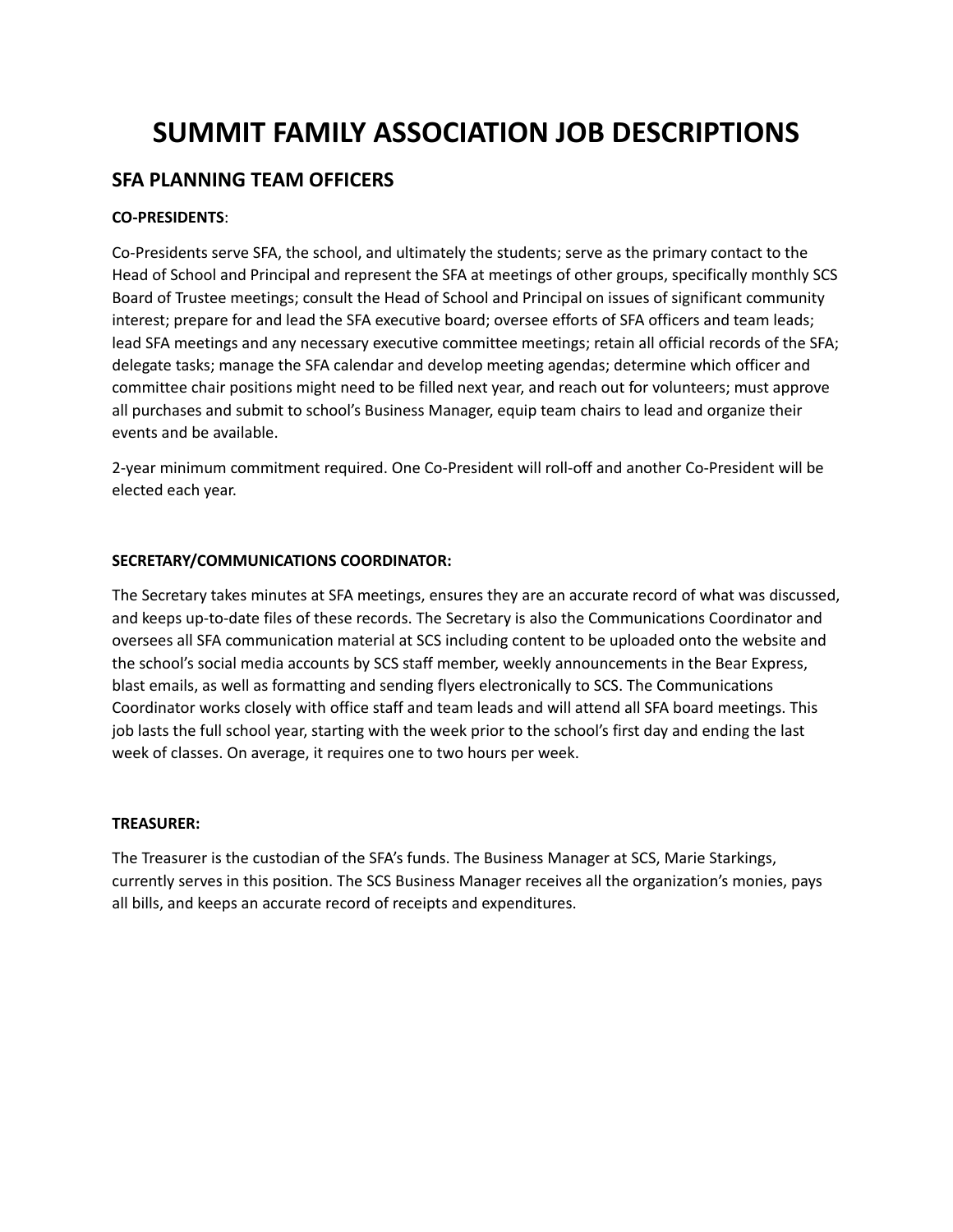## **SFA PLANNING TEAM LEADERSHIP**

#### **VOLUNTEER COORDINATOR:**

The Volunteer Coordinator works with SFA Co-Presidents to prepare the volunteer survey. Physical surveys are distributed at our Back-to-School event and/or distributed to families electronically. Data is collected and compiled in an active database. Survey results are compiled by interest and lists are emailed to respective teachers/faculty members (ie: volunteers interested in serving the fine arts program will be contacted by music & art teachers when assistance is needed). Efforts to recruit volunteers and coordinate volunteer requests will continue throughout the year. Weekly hours vary depending on time of year.

#### **HOMEROOM PARENT COORDINATOR:**

The Homeroom Parent Coordinator oversees the recruitment and management of homeroom parents K-12. The Homeroom Parent Coordinator is the initial liaison between the teachers and their class homeroom parent. The Coordinator oversees the distribution and compilation of the teachers' "Favorites" list, class money collections for teacher appreciation gifts, welcome letters, SummitFest signup information, and assist in Teacher Appreciation Week. The Homeroom Parent Coordinator corresponds with the Communications Coordinator and Co-Presidents throughout the year. August is the busiest time for this position preparing for Back-to-School event and recruiting homeroom parents for the year.

#### **HOSPITALITY COORDINATOR:**

The Hospitality Coordinator oversees all hospitality events and volunteers responsible for welcoming new families and the continued care of existing SCS families, faculty, and staff. If a Summit family needs some TLC, we will walk alongside them. Often it is in the form of providing meals during a tragedy, surgery, or maybe birth of a baby. S/he will lead the hospitality team by providing friendly guidance for new Kindergarten families and attending Kindergarten-related events. The Hospitality Coordinator also attends Open House events, drives the Teacher/Staff Appreciation week in May and throughout the year, and creates and implements school social events throughout the year. Expect 1-2 hours per week.

#### **CARLINE COORDINATOR:**

The Carline Coordinator recruits and staffs morning and afternoon carline with volunteer parents. Registration to open doors in carline is sent out during the beginning of the year and is updated quarterly or at the Coordinator's discretion. This Coordinator will manage the recruitment of volunteers throughout the year. Carline volunteers receive 1 hour of service per shift and are responsible to fill their shift in the case of an absence. This role is active the whole school year but is hands-on only when sign-ups are issued.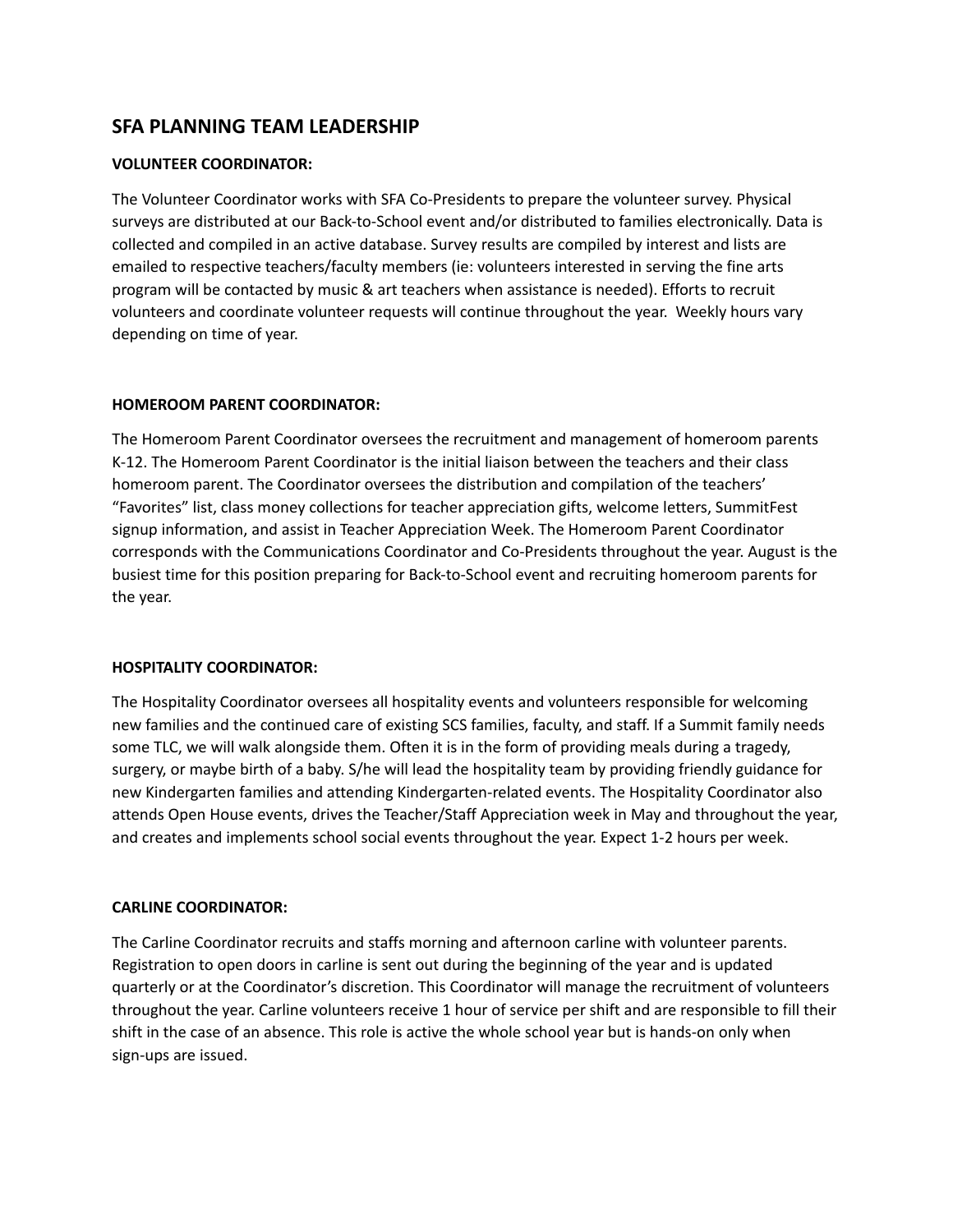#### **LUNCH BUNCH COORDINATOR:**

The Lunch Bunch Coordinator uses a pre-existing Google Form for pizza ordering. A deadline is set on the Google Form sent to parents school-wide; orders are not accepted after this deadline. This Google Form is linked to a Google Sheet that conveniently separates the orders by class. There are 8 slices to every pizza. Once the slices are tallied, determine the number of pizzas required for each day and submit this number via email to our contact at Slab Town Pizza. On pizza day, call Slab Town Pizza around 10am to confirm order and pay for pizzas using the credit card on file. The Head of School handles the PayPal invoices, and the money goes to cover pizza costs and the remainder is collected to fund field trips. A Sign-up Genius will need be created each year and will be emailed to existing Summit families to coordinate pizza pick up and delivery to the school. The frequency of orders (monthly, quarterly, etc.) is at the Coordinator's discretion. This is a new service, and this Coordinator will need to work with SCS leadership to determine frequency. Pizzas are picked up at 11:30 at Slab Town Pizza and delivered to the designated school zones at 11:40. Students and faculty are waiting with carts at the drop off location. Pizza orders are for K-5 on Tuesdays. Middle School and High School pizza orders are on Thursdays. Hours vary for this position and is active during the entire school year.

#### **HISPANIC COMMUNITY LIAISON:**

The Hispanic Community Liaison works with SCS faculty and staff, SFA officers and coordinators, and is the primary contact to help Hispanic families feel connected, comfortable, and confident. This liaison serves as the translator for school communication (primarily the Bear Express), oversees and coordinates the Tamale Sale fundraiser, as well as co-leads with the Cinco de Mayo team in the coordination and implementation of the Cinco event. This individual will attend SFA leadership team meetings and will be instrumental in the coordination and inclusion of talents and resources held by our Hispanic families.

#### **FINE ARTS LIAISON:**

The Fine Arts Liaison will contact Fine Arts teachers to assess needs at the beginning of each quarter. This representative will respond to these identified needs with appropriate volunteers and SFA support. Responsibilities may include securing volunteers, equipment, or chairs for music or theatrical events (i.e.: Summit's Got Talent); or assistance in setting up an Art Show featuring the work of SCS students. This individual will contribute to SFA Planning Team with Fine Arts needs in mind. The Fine Arts Liaison will work with the SFA Planning Team and will attend various meetings throughout the year.

#### **MIDDLE SCHOOL LIAISON**

This individual is required to have a child in Middle School or beyond. The Middle School Liaison will contact Middle School teachers, Middle School Student Council, and the K-8 Principal to assess needs and identify his/her role as liaison. This individual will stay in contact with these faculty members throughout the year and respond to needs with appropriate volunteers and SFA support. The Middle School Liaison will contribute to SFA Planning Team with Middle School needs in mind.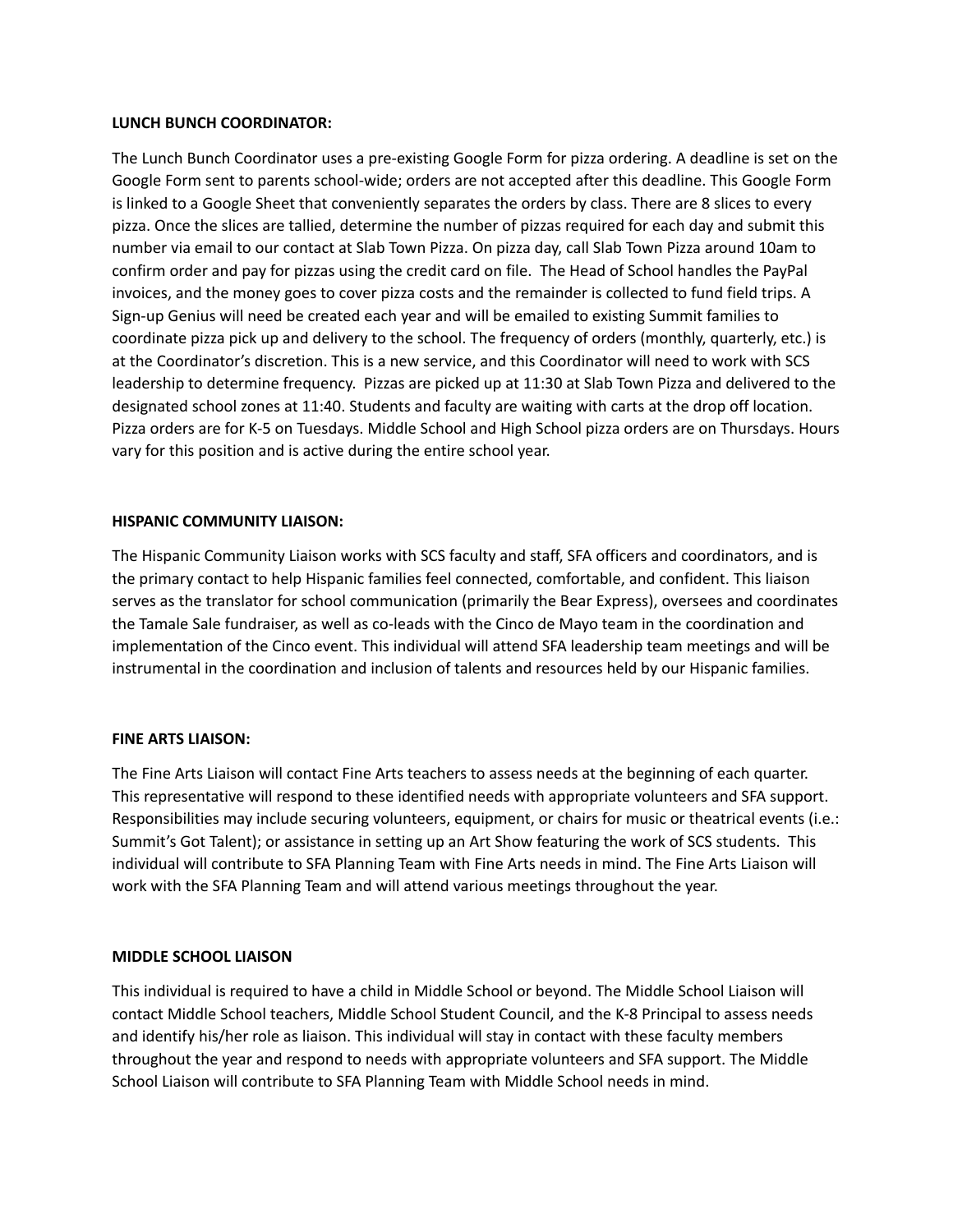#### **HIGH SCHOOL LIAISON:**

This individual is required to have a child in High School. The High School Liaison will contact High School teachers, High School Student Council, and the Upper School Principal to assess needs and identify his/her role as liaison. This individual will stay in contact with these faculty members throughout the year and respond to needs with appropriate volunteers and SFA support. The High School Liaison will contribute to SFA Planning Team with High School needs in mind.

#### **SUMMITFEST TEAM LEAD:**

The SummitFest Team Lead will coordinate with the school office and choose a date (typically September or October) for Summit's Fall Festival, called SummitFest. This is mostly a community social event, driven by the SFA, with minimal profits going toward SFA's account. This individual will assemble a team of volunteers and delegate the following tasks: ticket sales and invoice collection, advertising, food and concessions, logistics, volunteers, games, gift basket collection and raffle, inflatables, jack-o-lantern student competition, clean-up crew, etc. There is an existing and detailed to-do list that will be inherited by the next SummitFest Team Lead.

#### **CHRISTMAS PARADE LEAD:**

The Annual Cashiers Christmas Parade typically is held around the first week of December. It is a wonderful event for the whole family that last approximately an hour as it parades through downtown Cashiers from the Cornucopia restaurant to the Rec Center. Creative student, parent, and faculty volunteers are assembled to decorate a float that is pulled by a truck. SCS students usually dress up and wave on the float on the day of the event. This lead organizer will be busy the month of November through the event's conclusion.

#### **BEAR DASH FUN RUN AND 5K TEAM LEAD:**

The Bear Dash and 5k is an SFA-driven fundraiser that is new to Summit's event calendar with profits going to the Family Fund. The inaugural 2021 event was scheduled for the Spring but may have the freedom to move around in future calendars. This team lead will assemble a team to recruit student and families through the Bear Express, advertising, and social media accounts; order t-shirts and prizes, plan the logistics on school property and solidify a 5k route in town; staff volunteers to set-up and tear-down the event, and coordinate day-of volunteers and runners. This lead will work closely with a school representative to ensure proper communication and respond to the needs of all involved.